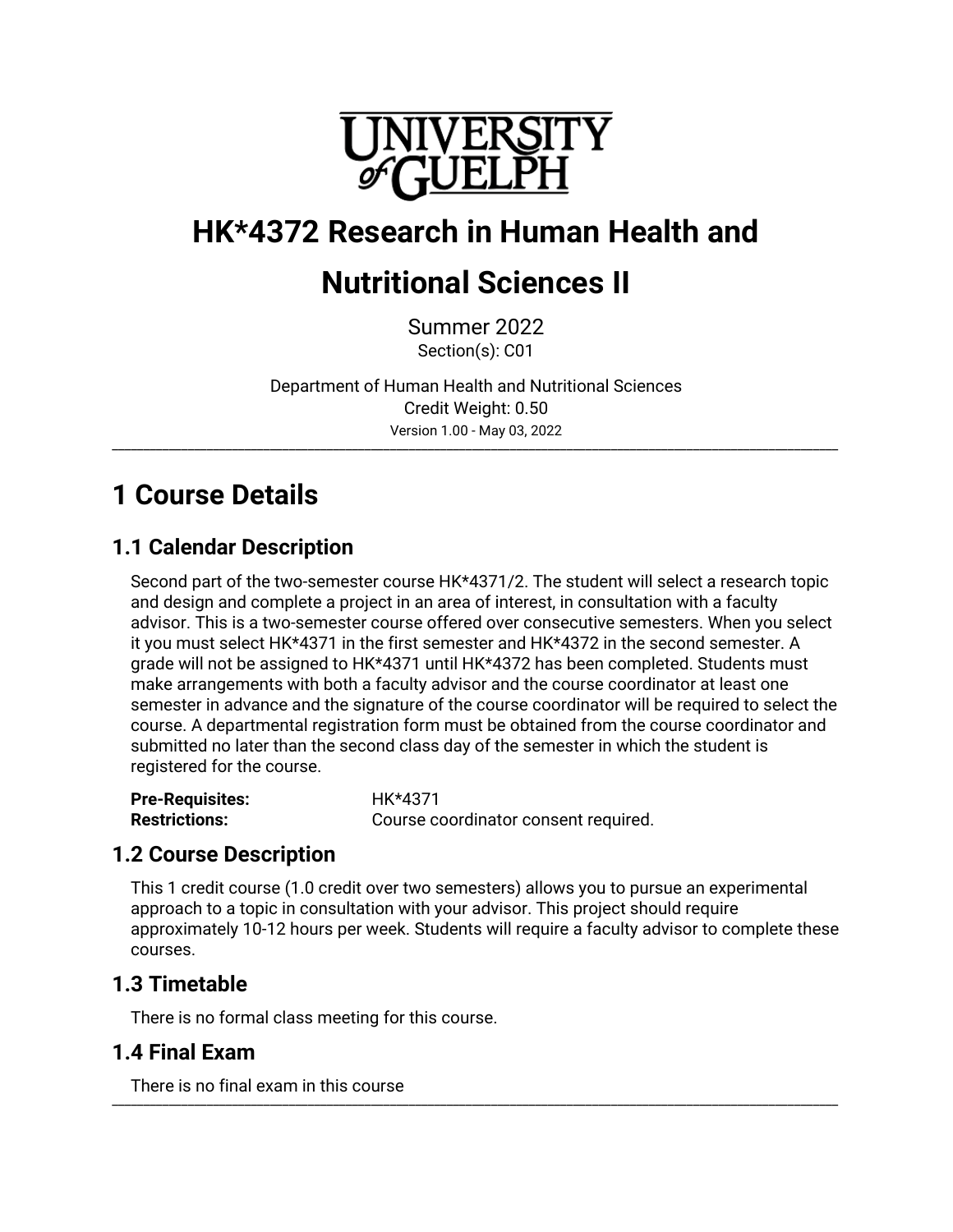## **2 Instructional Support**

### **2.1 Instructional Support Team**

| <b>Course Co-ordinator:</b><br>Email:<br>Telephone:<br>Office:<br><b>Office Hours:</b> | David Dyck<br>ddyck@uoquelph.ca<br>+1-519-824-4120 x56578<br><b>ANNU 345</b><br>Please contact Dr. Dyck (ddyck@uoguelph.ca) or Dr. Mutch<br>(dmutch@uoguelph.ca) for any inquiries.   |
|----------------------------------------------------------------------------------------|---------------------------------------------------------------------------------------------------------------------------------------------------------------------------------------|
| <b>Course Co-ordinator:</b><br>Email:<br>Telephone:<br>Office:<br><b>Office Hours:</b> | David Mutch<br>dmutch@uoguelph.ca<br>+1-519-824-4120 x53322<br><b>ANNU 348</b><br>Please contact Dr. Dyck (ddyck@uoguelph.ca) or Dr. Mutch<br>(dmutch@uoguelph.ca) for any inquiries. |

\_\_\_\_\_\_\_\_\_\_\_\_\_\_\_\_\_\_\_\_\_\_\_\_\_\_\_\_\_\_\_\_\_\_\_\_\_\_\_\_\_\_\_\_\_\_\_\_\_\_\_\_\_\_\_\_\_\_\_\_\_\_\_\_\_\_\_\_\_\_\_\_\_\_\_\_\_\_\_\_\_\_\_\_\_\_\_\_\_\_\_\_\_\_\_\_\_\_\_\_\_\_\_\_\_\_\_\_\_\_\_\_\_\_\_

## **3 Learning Resources**

## **3.1 How to Register for a Research Project Course**

- $\bm{\cdot}$  In order to register for the course, you first need to find a faculty advisor. This would be someone who's area of research interests you. Generally, this can be accomplished by looking at faculty profiles to see who's research interests you, or possibly based on who taught a course that really piqued your interest. Then, email that faculty to see if they will advise you. Your advisor must be a faculty member - see below.
- Once you have found an advisor, you and your advisor need to fill out/sign the course information form (this is different from the University course waiver form), and then bring this form along with the University course waiver form to the course coordinator.
- **NOTE, your faculty advisor only signs the course information form, and NOT the University course waiver form. It is a course coordinator that signs the University course waiver form.**
- Please note that EVERY student registered in a research project course within the College of Biological Science is required to complete a brief, online safety module. You will be contacted by someone within the College regarding how to sign up for this online module.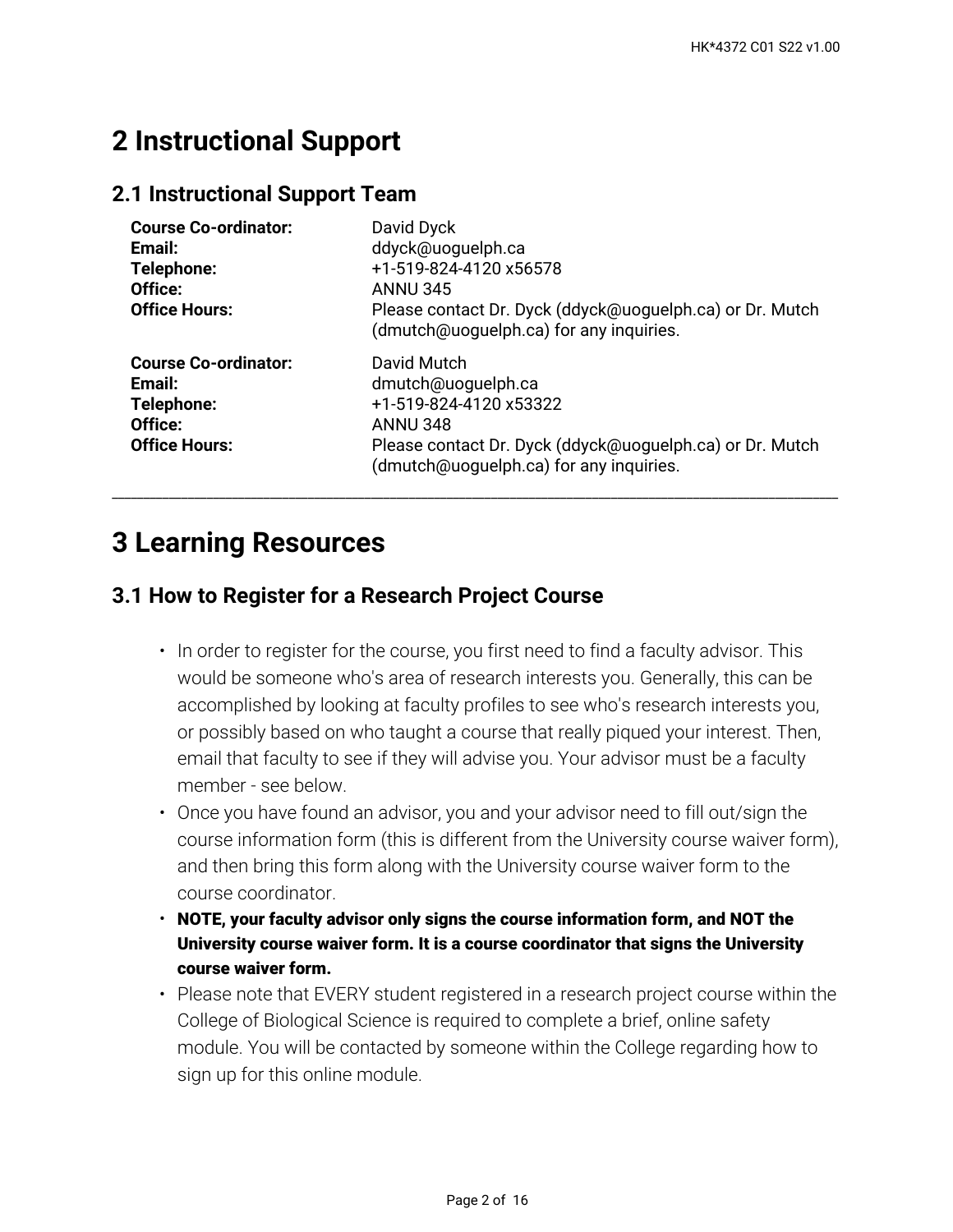## **3.1 Form**

#### Department of Human Health and Nutritional Sciences

- HK\*4230 Advanced Study in Human Health and Nutritional Sciences
- HK\*4360 Research in Human Health and Nutritional Sciences
- HK\*43712 Research in Human Health and Nutritional Sciences
- This form must be completed **prior** to requesting a signature on the course waiver form (*instructor consent is required for registration in any of the above listed courses*).
- Detailed course descriptions can be found on our departmental website at: https://www.uoguelph.ca/hhns/undergraduate/undergraduate-courses

#### TO BE COMPLETED BY STUDENT:

| U of G Email address: ___________________ Major: _______________________________ |                                                                                            |
|----------------------------------------------------------------------------------|--------------------------------------------------------------------------------------------|
| Current Semester: __________________ Signature: ________________________________ |                                                                                            |
| Do you have the required prerequisite of 12.00 credits? Yes                      | - No                                                                                       |
| Semester and Year course will be taken: Spring Fall Winter 20___                 |                                                                                            |
| Project)                                                                         | Intended course: HK*4230 (Lit Rev) HK*4360 (Research Project) HK*43712 (Research           |
| TO BE COMPLETED BY FACULTY ADVISOR:                                              |                                                                                            |
|                                                                                  | Is the proposed lit review/project relevant to the general area of human health? Yes<br>No |
| Indicate which of the following 5 areas most closely describes the project:      |                                                                                            |
| Nutrition / nutraceutical sciences / nutrigenomics<br>genetics                   | Physiology / metabolism /                                                                  |
| Exercise Physiology / Performance                                                | Biomechanical / neural / movement                                                          |
| <b>Biomedical</b>                                                                |                                                                                            |
| For Research Projects Only:                                                      |                                                                                            |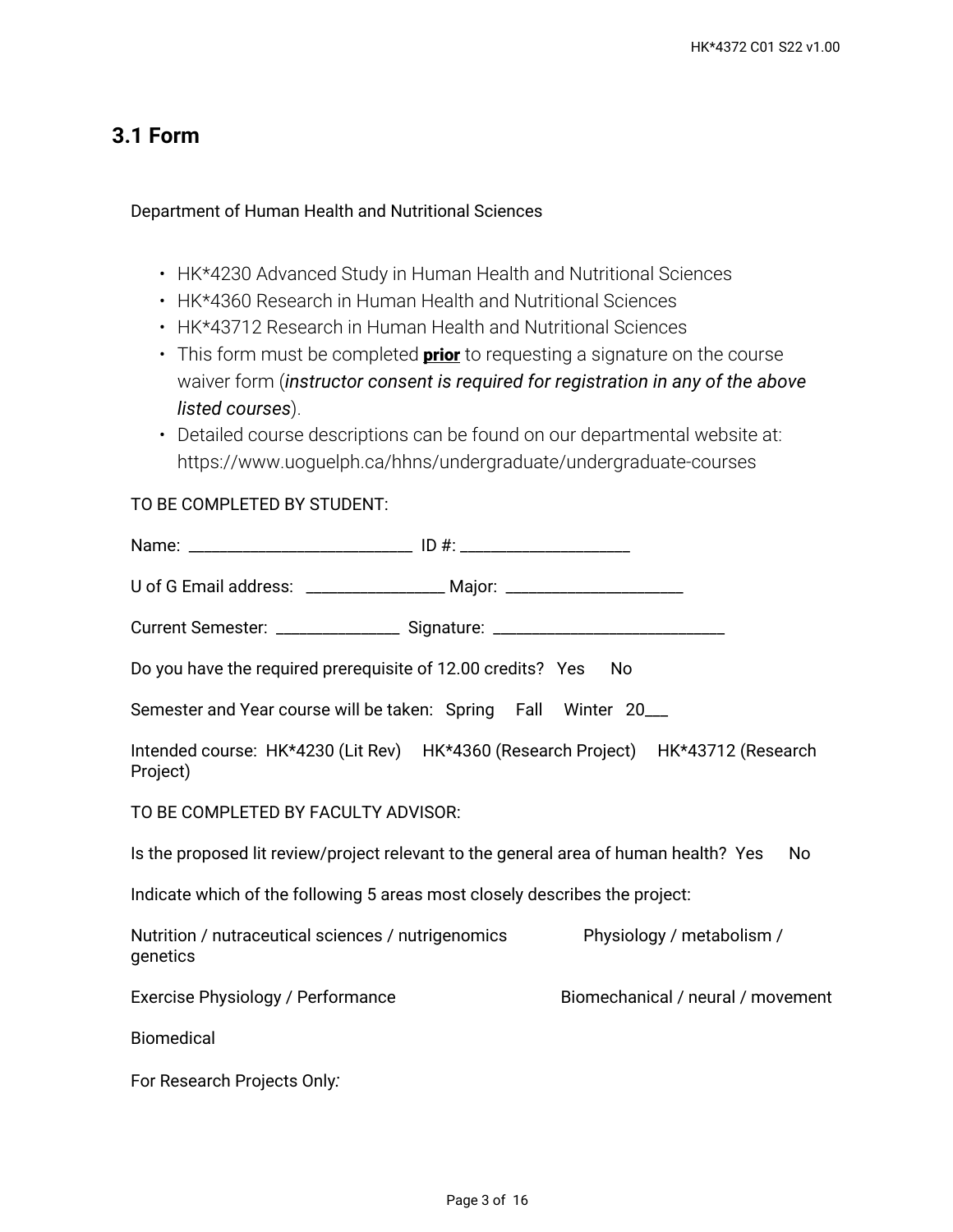Does this project involve actual hands-on experience in a lab, field or other research environment? Yes No

Does this project involve  $\frac{On}{\chi}$  the analyses of data already collected? Yes No

Does the proposed project involve the use of animal or human subjects? Yes No

If yes, has the necessary ethical approval been, or will be obtained? Yes No

If ethical approval is not yet in place, is there a default plan for the student's project should the required approval not be obtained in time for planned experiments? Yes No

Name: \_\_\_\_\_\_\_\_\_\_\_\_\_\_\_\_\_\_\_\_\_\_\_\_\_\_\_\_\_\_\_\_\_ Dept.: \_\_\_\_\_\_\_\_\_\_\_\_\_\_\_\_\_\_\_\_\_\_\_\_

Signature: \_\_\_\_\_\_\_\_\_\_\_\_\_\_\_\_\_\_\_\_\_\_\_\_\_\_\_\_\_\_

• Please return this form to the course coordinator. \*\*\*\* remember to also include a course waiver form, for signature \*\*\*\*

\_\_\_\_\_\_\_\_\_\_\_\_\_\_\_\_\_\_\_\_\_\_\_\_\_\_\_\_\_\_\_\_\_\_\_\_\_\_\_\_\_\_\_\_\_\_\_\_\_\_\_\_\_\_\_\_\_\_\_\_\_\_\_\_\_\_\_\_\_\_\_\_\_\_\_\_\_\_\_\_\_\_\_\_\_\_\_\_\_\_\_\_\_\_\_\_\_\_\_\_\_\_\_\_\_\_\_\_\_\_\_\_\_\_\_

## **4 Learning Outcomes**

#### **4.1 Course Learning Outcomes**

By the end of this course, you should be able to:

- 1. Think critically
- 2. Integrate information
- 3. Develop scientific writing skills
- 4. Develop independent thought process
- 5. Develop scientific oral presentation skills
- 6. Develop analytic and data analysis skills
- 7. Learn how to designe a study and generate hypotheses

## **5 Teaching and Learning Activities**

Independent research and writing. Students should regularly consult with their faculty advisor to ensure adequate progress.

\_\_\_\_\_\_\_\_\_\_\_\_\_\_\_\_\_\_\_\_\_\_\_\_\_\_\_\_\_\_\_\_\_\_\_\_\_\_\_\_\_\_\_\_\_\_\_\_\_\_\_\_\_\_\_\_\_\_\_\_\_\_\_\_\_\_\_\_\_\_\_\_\_\_\_\_\_\_\_\_\_\_\_\_\_\_\_\_\_\_\_\_\_\_\_\_\_\_\_\_\_\_\_\_\_\_\_\_\_\_\_\_\_\_\_

**NOTE: For all components, extensions, while not normally granted, must be done so through the course coordinators - NOT your advisor.**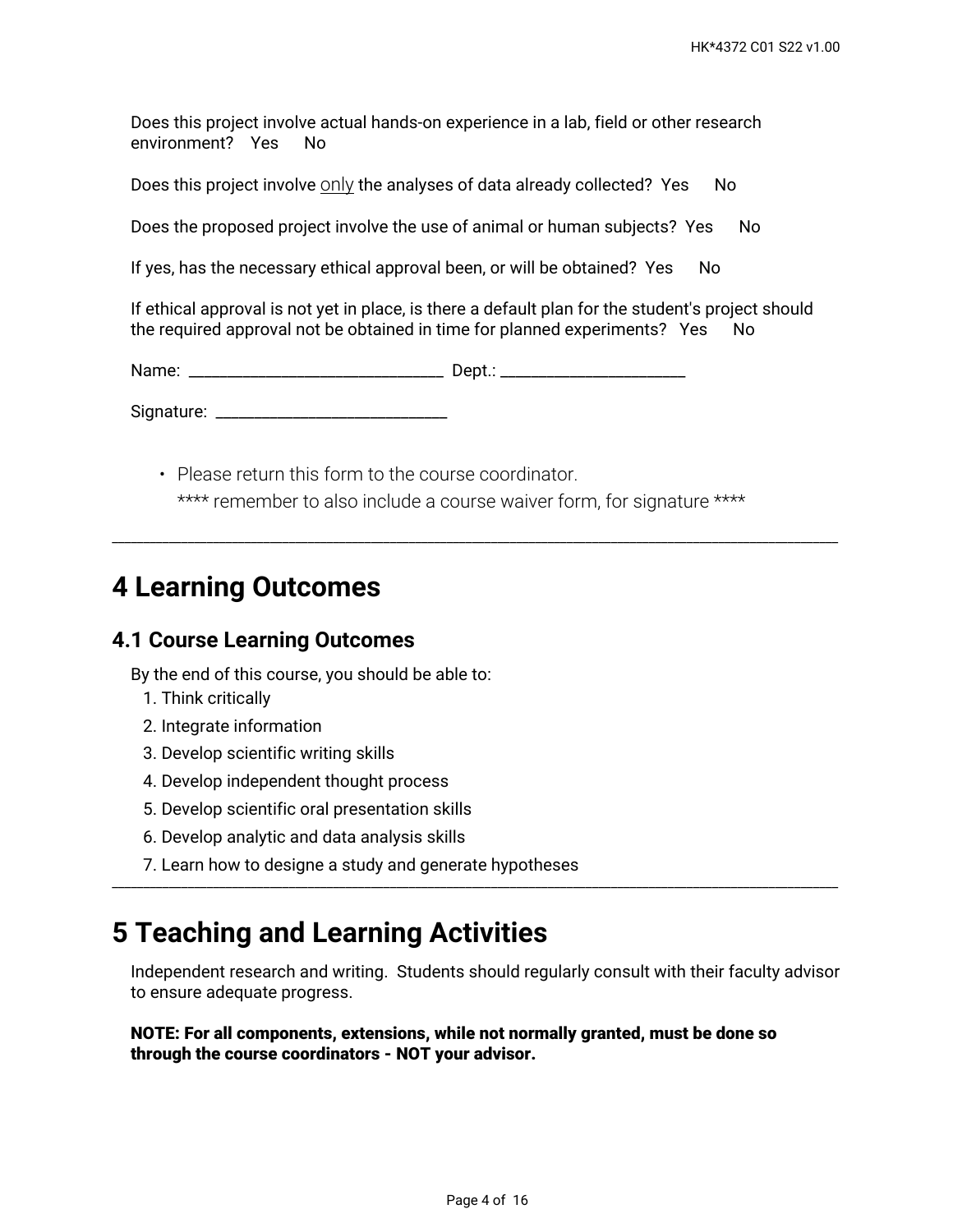## **5.1 Important Dates**

- (Proposal would have been submitted in W22.)
- Presentations will be recorded as PowerPoint with audio and submitted via Dropbox before Wednesday August 3, 2022 by midnight. Late penalty: 5% per day
- Paper is due by Friday August 5, 2022 by midnight. Please email to your advisor AND the course coordinators. Late penalty: 5% per day
- Self-reflection is due by Monday August 8, 2022 by midnight. Please submit via Dropbox. Late penalty: 5% per day

## **5.2 Additional Information**

The Presentation

- The seminar at the end of the semester is a presentation of the results of your work. Presentations should be no more than 10 min in length (and absolutely no more than 11 min).
- PowerPoint, with recorded voice, should be used. Please submit via Dropbox on Courselink.
- Use several simple graphics (graphs and charts) rather than one complicated one, especially if you plan to discuss a subject at length. If the analysis of the graphics by a viewer will require more than 20 sec, consider using a sequence of graphs to progressively disclose the information. The more changes that you use, the less chance of losing your audience.
- Don't leave a graphic on the screen after discussing it.
- Limit each graphic to one main idea.
- Use graphics or illustrations wherever possible.
- Don't go too fast! To analyse a graph requires more time than viewing a visual image. Add a few seconds to your own analysis time (since you are more familiar with it than your audience!).
- Don't made things too complicated or cluttered for your audience. Examples:
	- **When using line graphs, do not exceed 3 to 4 lines. Simplify scales.**
	- **When using bar graphs, do not exceed 7-8 bars. Avoid crowding.**
	- When presenting text, limit the text to 6-8 words per line and 6 lines per slide. DO NOT OVERDO THE AMOUNT OF TEXT IN YOUR PRESENTATIONS OR USE TOO SMALL A FONT.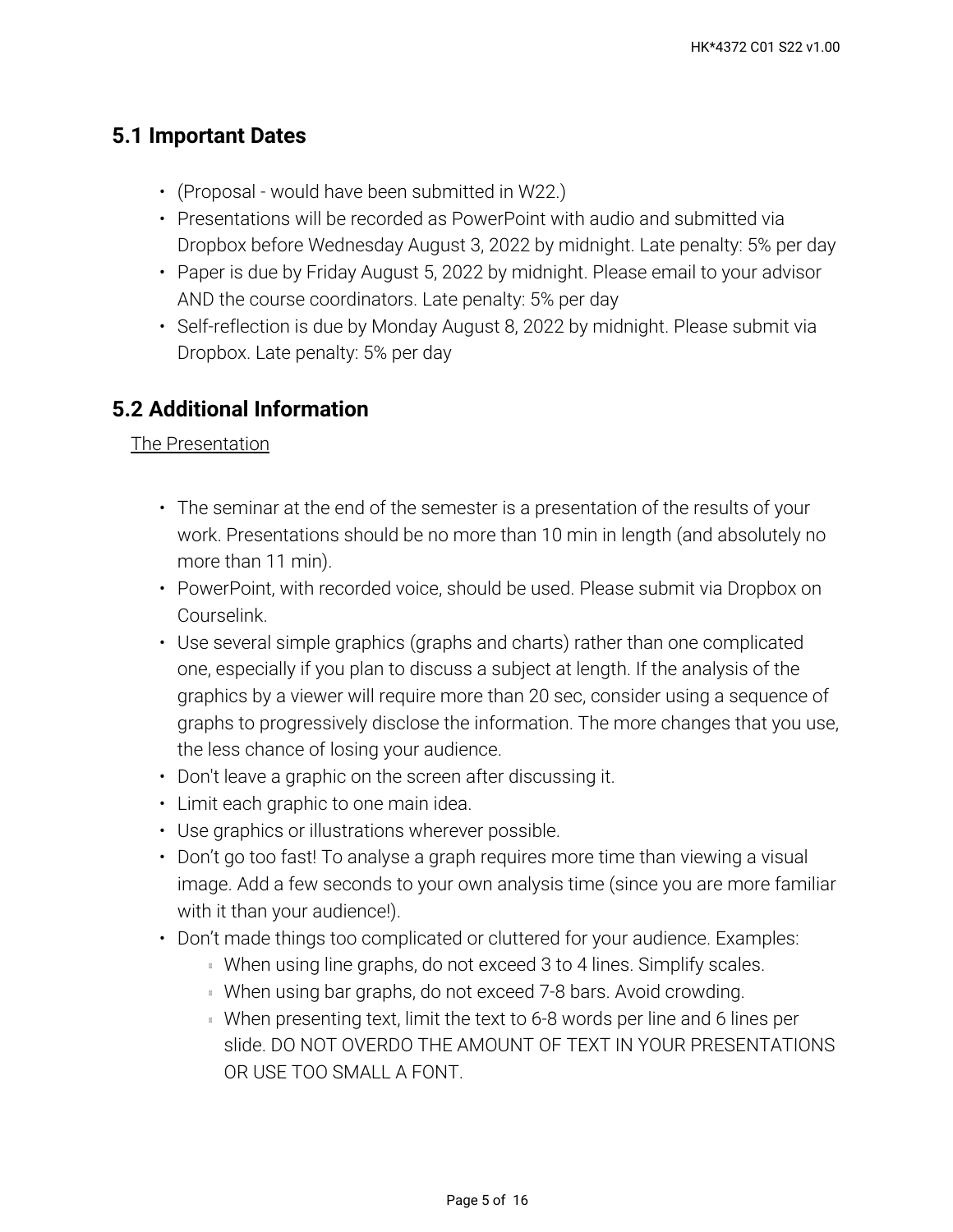The more familiar you are with the information and graphics, the better your presentation. Preview your material and run through it prior to presentation.

#### The Paper

- There is not a minimum or maximum number of references. The number will be determined by the topic of the research. Use primary literature - abstracts and reviews may be included in certain circumstances. Do not cite content from blogs, personal websites, course notes, etc.
- The paper format is usually organized by major topic heading and sub-titled sections. Any major/standard journal referencing style is acceptable and determined by you and your advisor along with expected number of references and paper length.
- Don't forget … your advisor will be grading your research paper! The guidelines above are just that … guidelines! Be clear on what your advisor expects!

#### Self Reflection

You are being asked to focus on one aspect/task of this project that impacted you, and to reflect on this experience using the DEAL Model (see *Introduction to Reflection* document on Courselink). Thus, you will be **describing** the experience, **evaluating** it under at least one dimension of learning (i.e. personal, academic, and civic engagement, and **articulating learning** from the experience and applying it to future experiences. Examples of an aspect/task of this project that you can focus on include:

- Working in a team / Teamwork
- Leadership
- Career awareness
- Deeper understanding of course concepts
- Community interaction
- Personal development (e.g. adaptability, self-awareness, responsibility, etc. only pick 1 aspect of personal development to focus on)
- Skill development (e.g. time management, project management, organizational skills, presentation skills, writing skills, technical skills, etc. – only pick 1 aspect of personal development to focus on)

You are welcome to reflect on any challenges that this project presented to you and how you overcame those challenges (or did not). However, this is not meant to be used as a medium to vent about your team or other classmates, the course, the instructor, stakeholders, etc. We ask that you be respectful of others and uphold a high degree of professionalism in this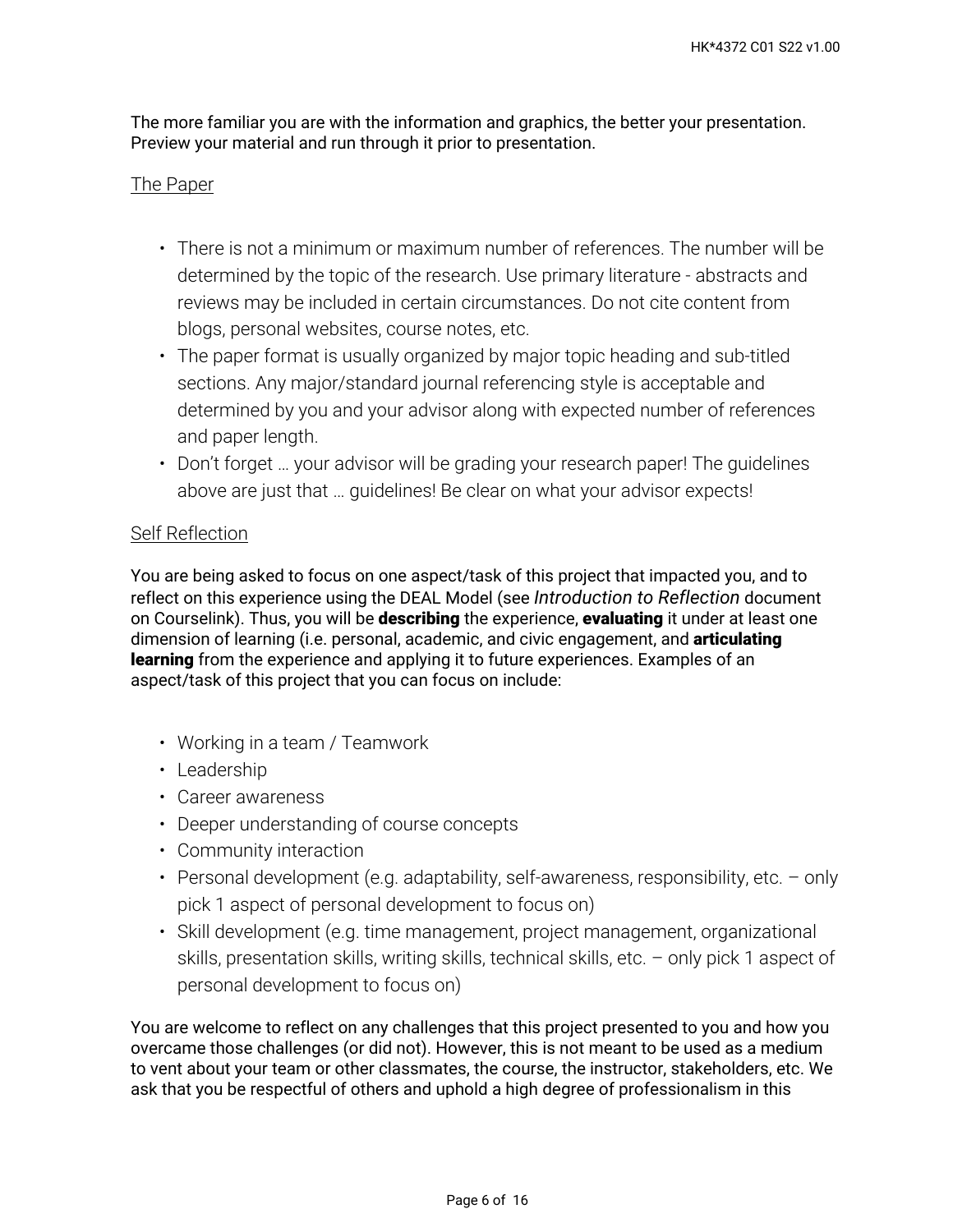reflection; not doing so will negatively impact your grade on this component.

#### **Format:**

- 2-4 pages, double-spaced
- Please submit as a Microsoft Word (.docx) or PDF file

## **6 Assessments**

### **6.1 Marking Schemes & Distributions**

| Name              | Scheme A (%) |
|-------------------|--------------|
| Research Proposal | 20           |
| Seminar           | 30           |
| Paper             | 40           |
| Reflection        | 10           |
| Total             | 100          |

\_\_\_\_\_\_\_\_\_\_\_\_\_\_\_\_\_\_\_\_\_\_\_\_\_\_\_\_\_\_\_\_\_\_\_\_\_\_\_\_\_\_\_\_\_\_\_\_\_\_\_\_\_\_\_\_\_\_\_\_\_\_\_\_\_\_\_\_\_\_\_\_\_\_\_\_\_\_\_\_\_\_\_\_\_\_\_\_\_\_\_\_\_\_\_\_\_\_\_\_\_\_\_\_\_\_\_\_\_\_\_\_\_\_\_

### **6.2 Assessment Details**

#### **Research Proposal (20%)**

**Due:** This would have been submitted in Winter 2022 **Learning Outcome:** 1, 2, 3, 4, 7

#### **Seminar Presentation (30%)**

**Date:** Wed, Aug 3

#### **Learning Outcome:** 1, 2, 4, 5

Presentations will be recorded and submitted via Dropbox (by midnight). Please use your last name as the file name. This will be graded by either the course coordinators or faculty from the Department of Human Health & Nutritional Sciences.

#### **Paper (40%)**

**Date:** Fri, Aug 5 **Learning Outcome:** 1, 2, 3, 4, 6, 7 Due by email to your advisor, cc'd to the course coordinators. This will be graded by your advisor.

#### **Reflection (10%)**

#### **Date:** Mon, Aug 8

Due by email to your advisor, cc'd to the course coordinators. This will be graded by either a TA or the course coordinators.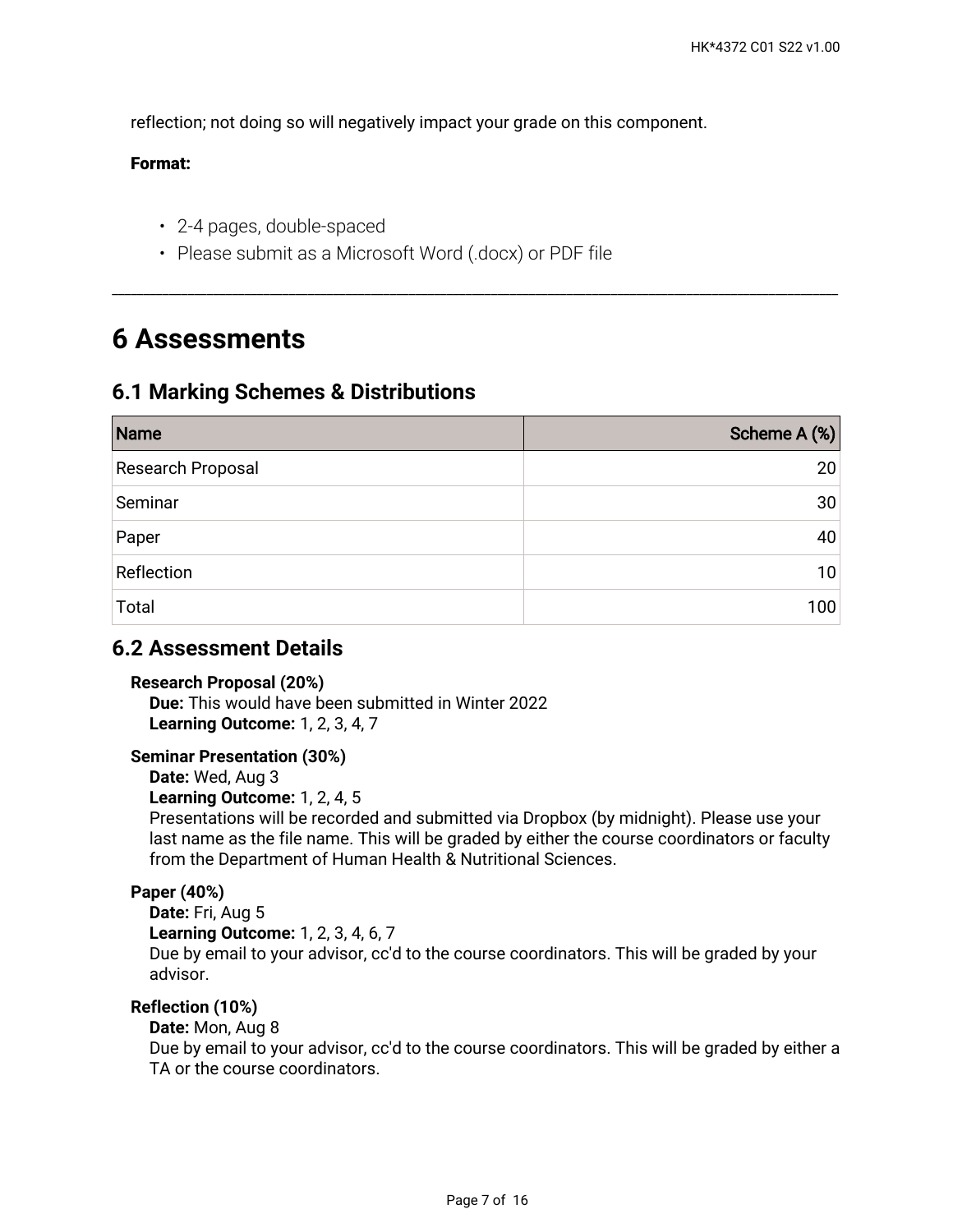## **6.3 Evaluations**

#### **Seminars**

- $\cdot$  The presentation at the end of the semester is a chance to show the results of your work. Presentations should be 10 min in length (absolutely no more than 11 min).
- These presentations will be done via PowerPoint with audio, and submitted via Dropbox.
- Seminars will be graded by either the course coordinator or Human Health and Nutritional Sciences faculty.
- The HK\*4371/2 Presentation Evaluation Form (the form and grading structure that is used to evaluate your presentation) is available on Courselink, under "Table of Contents"

#### **Paper**

- The paper, including an abstract (200 words maximum), is a detailed presentation of the findings of your work. The paper format should follow standard research publications i.e. Major headings including introduction, methods, results, discussion and references, as well as any necessary tables and figures. Please discuss the expectations with your advisor. The format to be used for in-text referencing and the bibliography should also be agreed upon by you and your advisor. Typically, this would be a referencing style used by one of the major physiology, nutrition or biomechanics journals; however, there is no specific format that must be followed for this course. PAPERS ARE GRADED BY THE ADVISOR.
- LATE SUBMISSIONS ARE PENALIZED at 5% per day. Papers should be submitted by email directly to the advisor **and cc'd to the course coordinators to confirm that papers have been submitted on time**). Extensions are generally not granted, and must be done by the Course Coordinator (not the advisor).
- The abstract enables the reader to identify the basic content of a document quickly and accurately. References to the literature are usually omitted. The abstract should:
	- state the principal objective(s), question(s), or hypothesis (es) under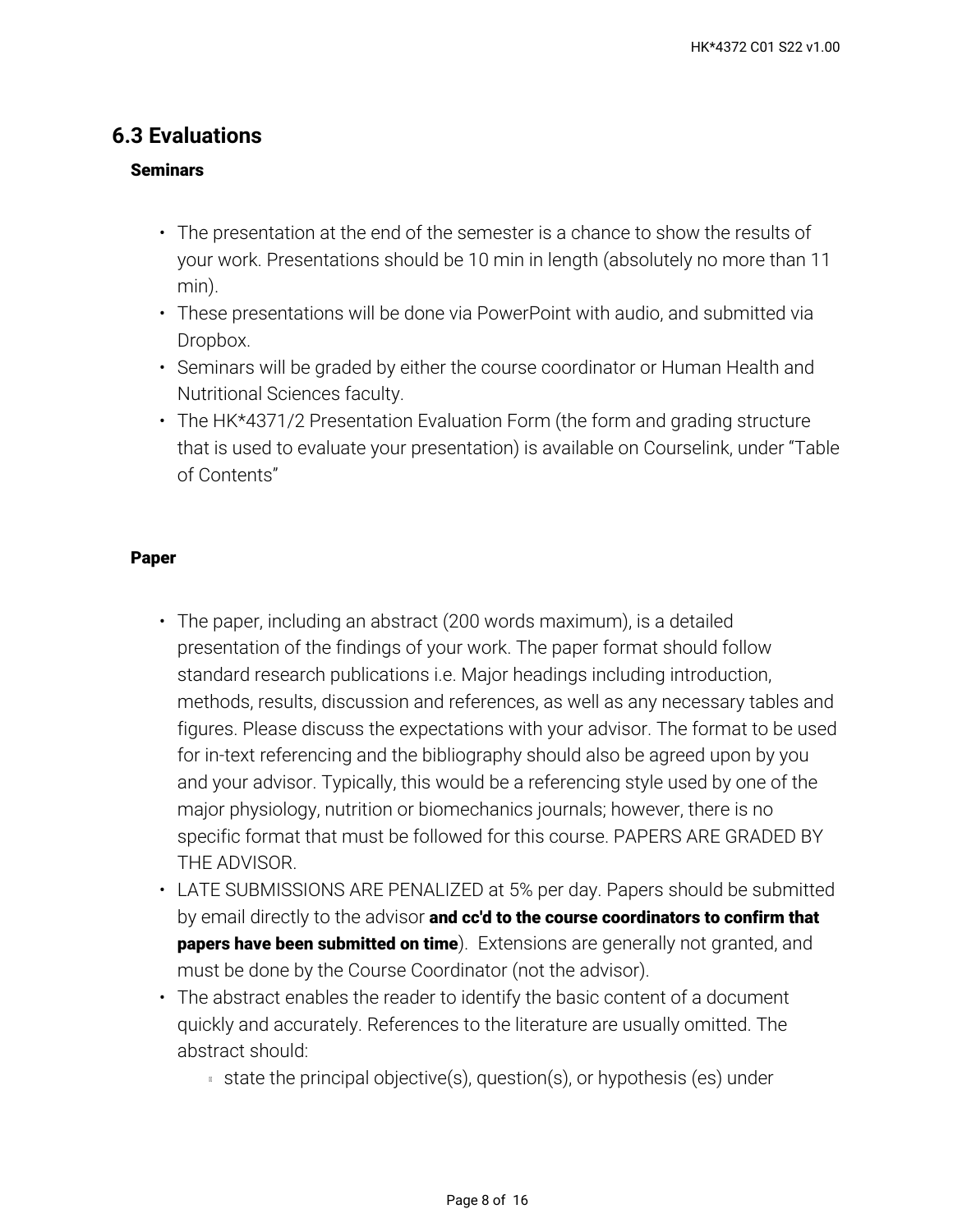investigation;

- state the scope of the investigation;
- **briefly describe the methodology used;**
- summarize the results using specific data and indicating statistical significance;
- state the principal conclusions;
- state the scientific or clinical relevance

#### **Self Reflection**

You are being asked to focus on one aspect/task of this project that impacted you, and to reflect on this experience using the DEAL Model (see *Introduction to Reflection* document on Courselink). Thus, you will be **describing** the experience, **evaluating** it under at least one dimension of learning (i.e. personal, academic, and civic engagement, and **articulating learning** from the experience and applying it to future experiences. Examples of an aspect/task of this project that you can focus on include:

- Working in a team / Teamwork
- Leadership
- Career awareness
- Deeper understanding of course concepts
- Community interaction
- Personal development (e.g. adaptability, self-awareness, responsibility, etc. only pick 1 aspect of personal development to focus on)
- Skill development (e.g. time management, project management, organizational skills, presentation skills, writing skills, technical skills, etc. – only pick 1 aspect of personal development to focus on)

You are welcome to reflect on any challenges that this project presented to you and how you overcame those challenges (or did not). However, this is not meant to be used as a medium to vent about your team or other classmates, the course, the instructor, stakeholders, etc. We ask that you be respectful of others and uphold a high degree of professionalism in this reflection; not doing so will negatively impact your grade on this component.

### **6.4 Hints**

**Hints**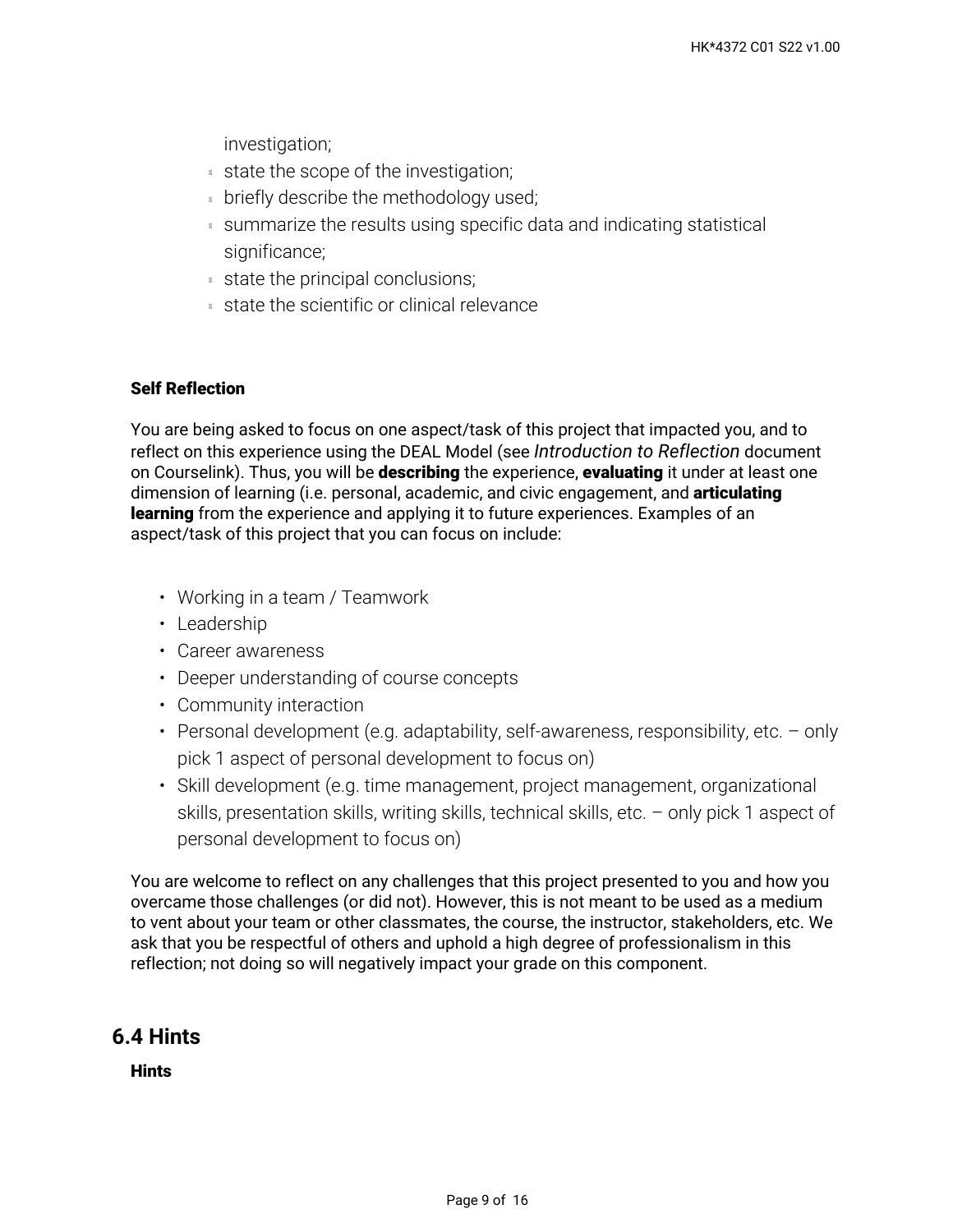#### **The Seminar**

- Use several simple graphics (graphs and charts) rather than one complicated one, especially if you plan to discuss a subject at length. If the analysis of the graphics by a viewer will require more than 20 sec, consider using a sequence of graphs to progressively disclose the information. The more changes that you use, the less chance of losing your audience.
- Don't leave a graphic on the screen after discussing it.
- Limit each graphic to one main idea.
- Use graphics or illustrations wherever possible.
- Don't go too fast! To analyse a graph requires more time than viewing a visual image. Add a few seconds to your own analysis time (since you are more familiar with it than your audience!).
- Don't make things too complicated or cluttered for your audience.
- Examples:
	- **When using line graphs, do not exceed 3 to 4 lines. Simplify scales.**
	- When using bar graphs, do not exceed 7-8 bars. Avoid crowding.
	- When presenting text, limit the text to 6-8 words per line and 6 lines per slide. DO NOT OVERDO THE AMOUNT OF TEXT IN YOUR PRESENTATIONS OR USE TOO SMALL A FONT.
- The more familiar you are with the information and graphics, the better your presentation. Preview your material and run through it prior to presentation.
- The following aspects of your presentation will be considered in establishing a grade:
	- Is the research hypothesis clear and delimited?
	- Is there a logical introduction to the hypothesis?
	- $\,$  Is there a clear description of the important details of the methods used? the protocol followed? the important details of the results?
	- Were logical conclusions drawn around the research hypothesis?
	- Was the presentation clear and concise verbally? visually?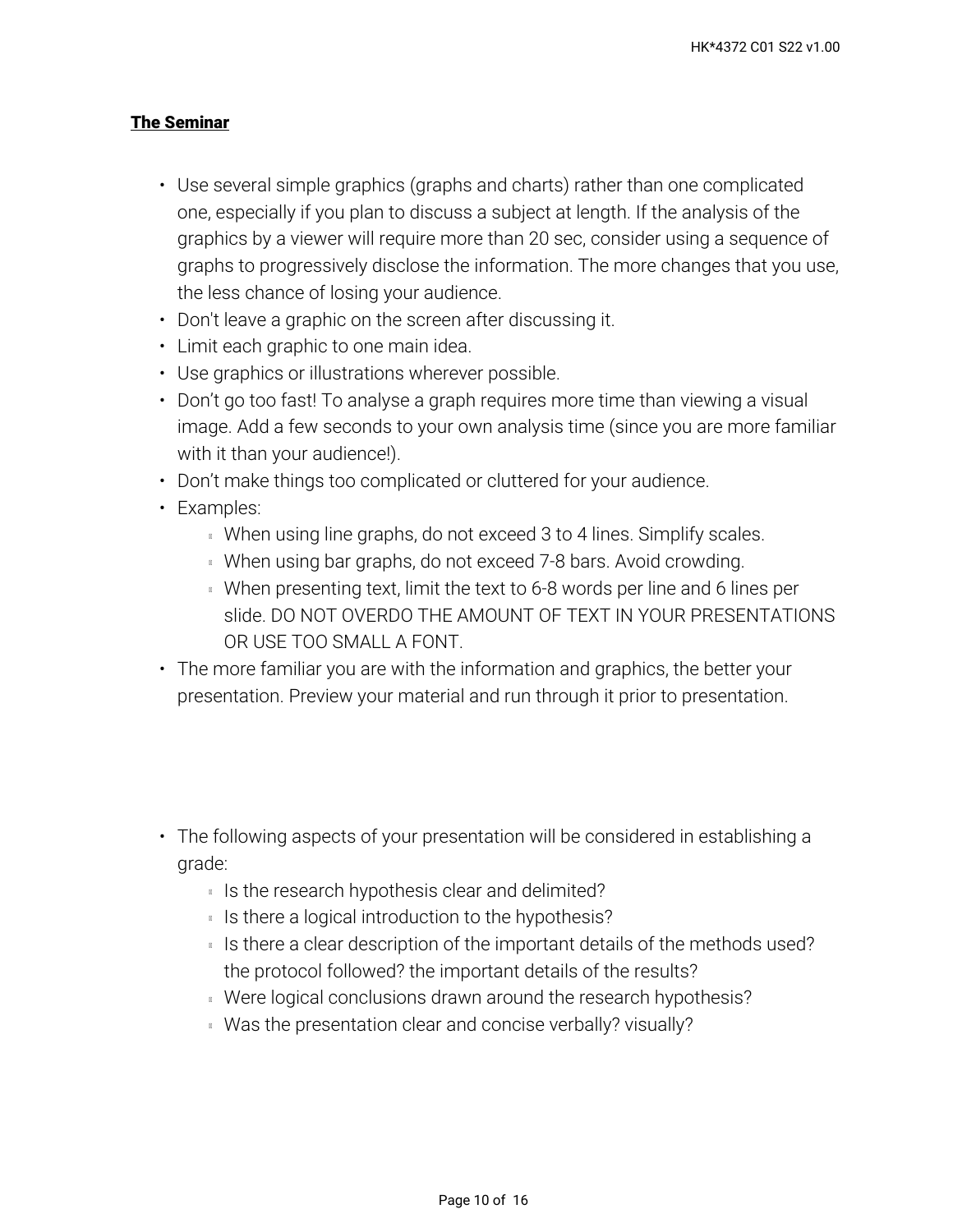#### **The Paper**

- There is not a minimum or a maximum number of references. The number will be determined by the topic of the research. Use the primary literature. Abstracts and reviews may be included in certain circumstances. Do not cite content from blogs, personal websites, course notes, etc.
- It is often beneficial to write the Abstract for the paper after completing the Introduction and the Methods sections but before starting the Results and Discussion. This helps to focus your thinking and assists in the identification of the significant ideas.
- The following aspects of your paper will be considered in establishing a grade:
	- Is the research hypothesis clear and delimited?
	- Does the introduction logically support the hypothesis?
	- $\,$  Is there a clear description of the important details of the methods used? the protocol followed? the important details of the results?
	- Were logical conclusions drawn around the research hypothesis?
	- **Was the paper organized in a clear and concise manner?**
- Don't forget … your advisor will be grading your research paper! The guidelines above are just that … guidelines! Be clear on what your advisor expects!

\_\_\_\_\_\_\_\_\_\_\_\_\_\_\_\_\_\_\_\_\_\_\_\_\_\_\_\_\_\_\_\_\_\_\_\_\_\_\_\_\_\_\_\_\_\_\_\_\_\_\_\_\_\_\_\_\_\_\_\_\_\_\_\_\_\_\_\_\_\_\_\_\_\_\_\_\_\_\_\_\_\_\_\_\_\_\_\_\_\_\_\_\_\_\_\_\_\_\_\_\_\_\_\_\_\_\_\_\_\_\_\_\_\_\_

## **7 Course Statements**

## **7.1 Grading**

The Proposal and Paper are graded by your faculty advisor.

The Seminar is graded by either the course coordinators or a faculty member from Human Health and Nutritional Sciences.

The Self Reflection is graded by either a TA or the course coordinators.

\*\*Note, extensions are generally not granted. Any requests for extensions must be sent to the Course Coordinator (not the advisor).

## **8 Department of Human Health and Nutritional Sciences**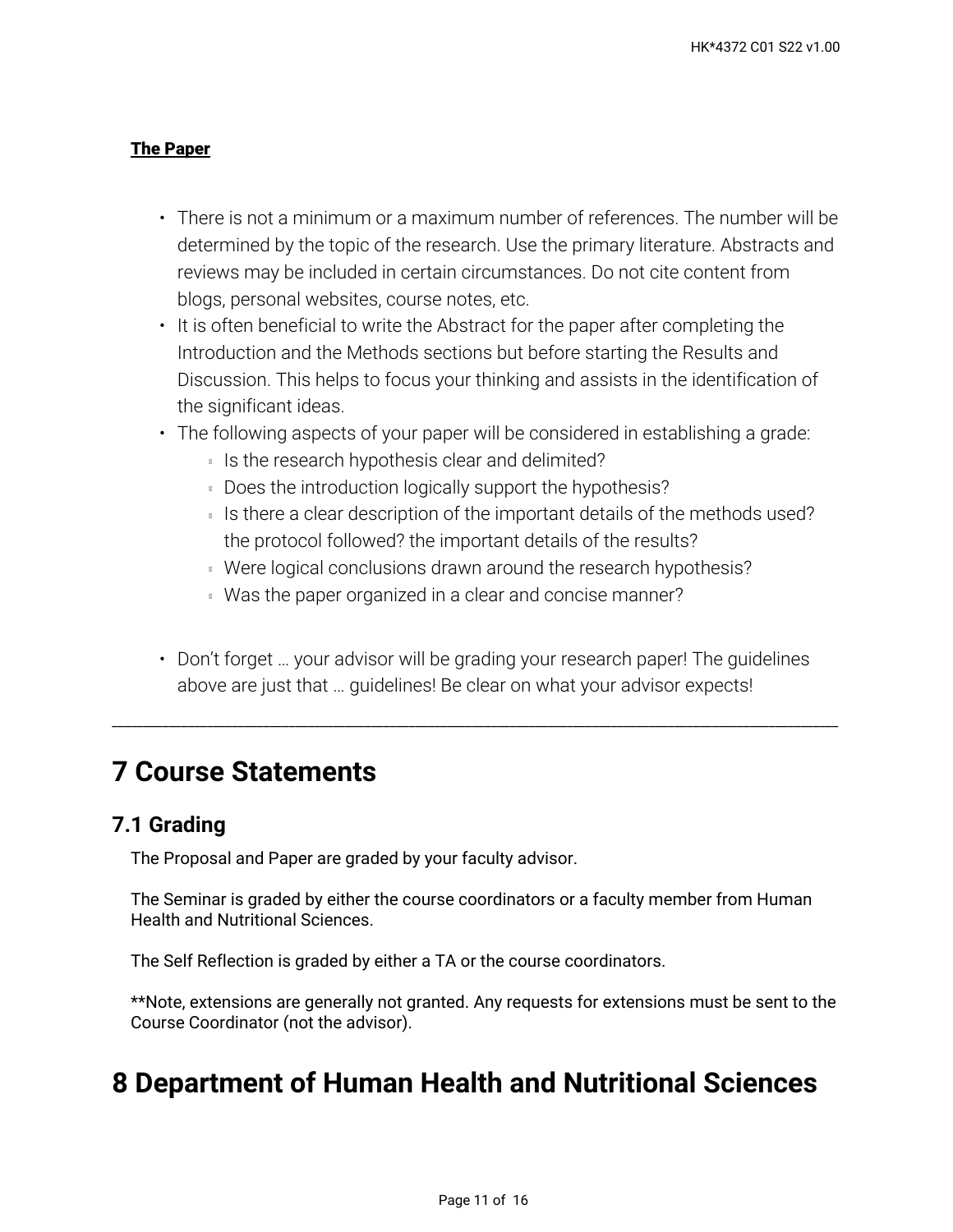## **Statements**

## **8.1 Academic Advisors**

If you are concerned about any aspect of your academic program:

• Make an appointment with a program counsellor in your degree program. <u>B.Sc.</u> [Academic Advising](https://bsc.uoguelph.ca/) or [Program Counsellors](https://www.uoguelph.ca/uaic/programcounsellors)

## **8.2 Academic Support**

If you are struggling to succeed academically:

- Learning Commons: There are numerous academic resources offered by the Learning Commons including, Supported Learning Groups for a variety of courses, workshops related to time management, taking multiple choice exams, and general study skills. You can also set up individualized appointments with a learning specialist. http://www.learningcommons.uoguelph.ca/
- Science Commons: Located in the library, the Science Commons provides support for physics, mathematic/statistics, and chemistry. Details on their hours of operations can be found at: http://www.lib.uoguelph.ca/getassistance/studying/chemistry-physics-help and http://www.lib.uoguelph.ca/getassistance/studying/math-stats-help

## **8.3 Wellness**

If you are struggling with personal or health issues:

- Counselling services offers individualized appointments to help students work through personal struggles that may be impacting their academic performance. https://www.uoguelph.ca/counselling/
- Student Health Services is located on campus and is available to provide medical attention. https://www.uoguelph.ca/studenthealthservices/clinic
- For support related to stress and anxiety, besides Health Services and Counselling Services, Kathy Somers runs training workshops and one-on-one sessions related to stress management and high performance situations. http://www.selfregulationskills.ca/

## **8.4 Personal information**

Personal information is collected under the authority of the University of Guelph Act (1964),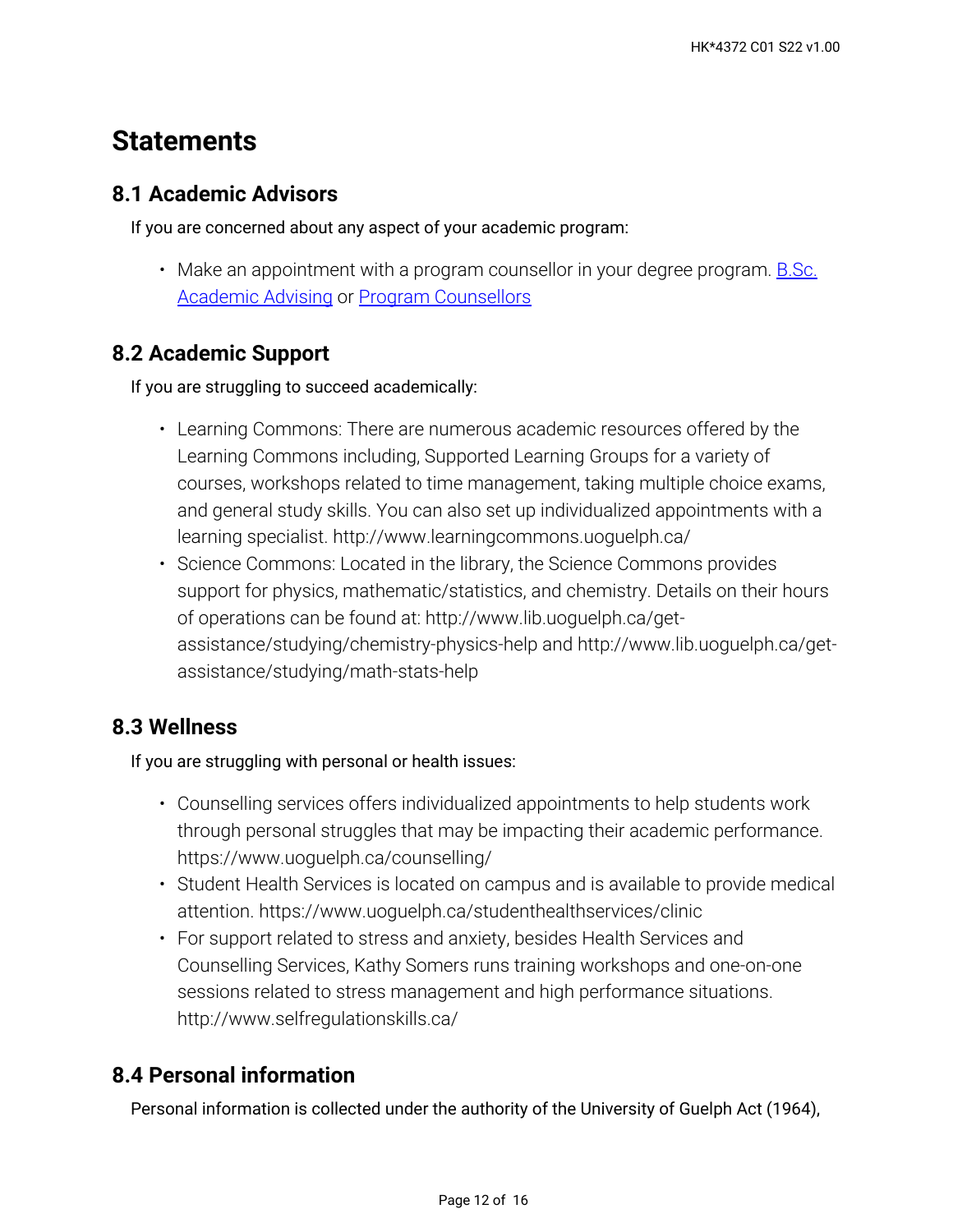and in accordance with Ontario's Freedom of Information and Protection of Privacy Act (FIPPA) http://www.e-laws.gov.on.ca/index.html. This information is used by University officials in order to carry out their authorized academic and administrative responsibilities and also to establish a relationship for alumni and development purposes.

For more information regarding the Collection, Use and Disclosure of Personal Information policies please see the Undergraduate Calendar. (https://www.uoguelph.ca/registrar/calendars/undergraduate/current/intro/index.shtml)

## **8.5 Course Offering Information Disclaimer**

Please note that course delivery format (face-to-face vs online) is subject to change up to the first-class day depending on requirements placed on the University and its employees by public health bodies, and local, provincial and federal governments. Any changes to course format prior to the first class will be posted on WebAdvisor/Student Planning as they become available.

## **9 University Statements**

## **9.1 Email Communication**

As per university regulations, all students are required to check their e-mail account regularly: e-mail is the official route of communication between the University and its students.

## **9.2 When You Cannot Meet a Course Requirement**

When you find yourself unable to meet an in-course requirement because of illness or compassionate reasons please advise the course instructor (or designated person, such as a teaching assistant) in writing, with your name, id#, and e-mail contact. The grounds for Academic Consideration are detailed in the Undergraduate and Graduate Calendars.

Undergraduate Calendar - Academic Consideration and Appeals https://www.uoguelph.ca/registrar/calendars/undergraduate/current/c08/c08-ac.shtml

Graduate Calendar - Grounds for Academic Consideration https://www.uoguelph.ca/registrar/calendars/graduate/current/genreg/index.shtml

Associate Diploma Calendar - Academic Consideration, Appeals and Petitions https://www.uoguelph.ca/registrar/calendars/diploma/current/index.shtml

## **9.3 Drop Date**

Students will have until the last day of classes to drop courses without academic penalty. The deadline to drop two-semester courses will be the last day of classes in the second semester. This applies to all students (undergraduate, graduate and diploma) except for Doctor of Veterinary Medicine and Associate Diploma in Veterinary Technology (conventional and alternative delivery) students. The regulations and procedures for course registration are available in their respective Academic Calendars.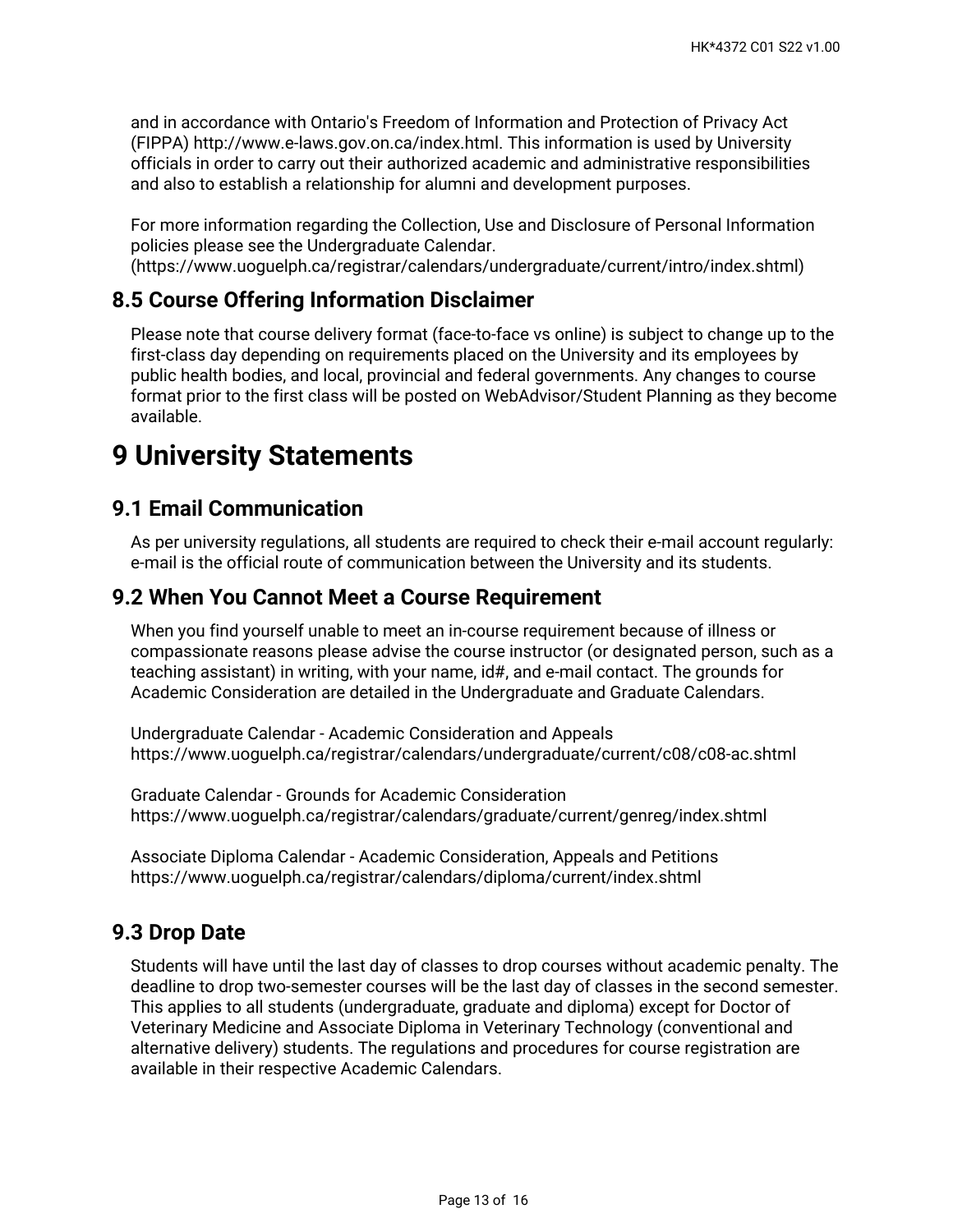Undergraduate Calendar - Dropping Courses https://www.uoguelph.ca/registrar/calendars/undergraduate/current/c08/c08-drop.shtml

Graduate Calendar - Registration Changes https://www.uoguelph.ca/registrar/calendars/graduate/current/genreg/genreg-regregchg.shtml

Associate Diploma Calendar - Dropping Courses https://www.uoguelph.ca/registrar/calendars/diploma/current/c08/c08-drop.shtml

## **9.4 Copies of Out-of-class Assignments**

Keep paper and/or other reliable back-up copies of all out-of-class assignments: you may be asked to resubmit work at any time.

### **9.5 Accessibility**

The University promotes the full participation of students who experience disabilities in their academic programs. To that end, the provision of academic accommodation is a shared responsibility between the University and the student.

When accommodations are needed, the student is required to first register with Student Accessibility Services (SAS). Documentation to substantiate the existence of a disability is required; however, interim accommodations may be possible while that process is underway.

Accommodations are available for both permanent and temporary disabilities. It should be noted that common illnesses such as a cold or the flu do not constitute a disability.

Use of the SAS Exam Centre requires students to make a booking at least 14 days in advance, and no later than November 1 (fall), March 1 (winter) or July 1 (summer). Similarly, new or changed accommodations for online quizzes, tests and exams must be approved at least a week ahead of time.

For Guelph students, information can be found on the SAS website https://www.uoguelph.ca/sas

For Ridgetown students, information can be found on the Ridgetown SAS website https://www.ridgetownc.com/services/accessibilityservices.cfm

## **9.6 Academic Integrity**

The University of Guelph is committed to upholding the highest standards of academic integrity, and it is the responsibility of all members of the University community-faculty, staff, and students-to be aware of what constitutes academic misconduct and to do as much as possible to prevent academic offences from occurring. University of Guelph students have the responsibility of abiding by the University's policy on academic misconduct regardless of their location of study; faculty, staff, and students have the responsibility of supporting an environment that encourages academic integrity. Students need to remain aware that instructors have access to and the right to use electronic and other means of detection.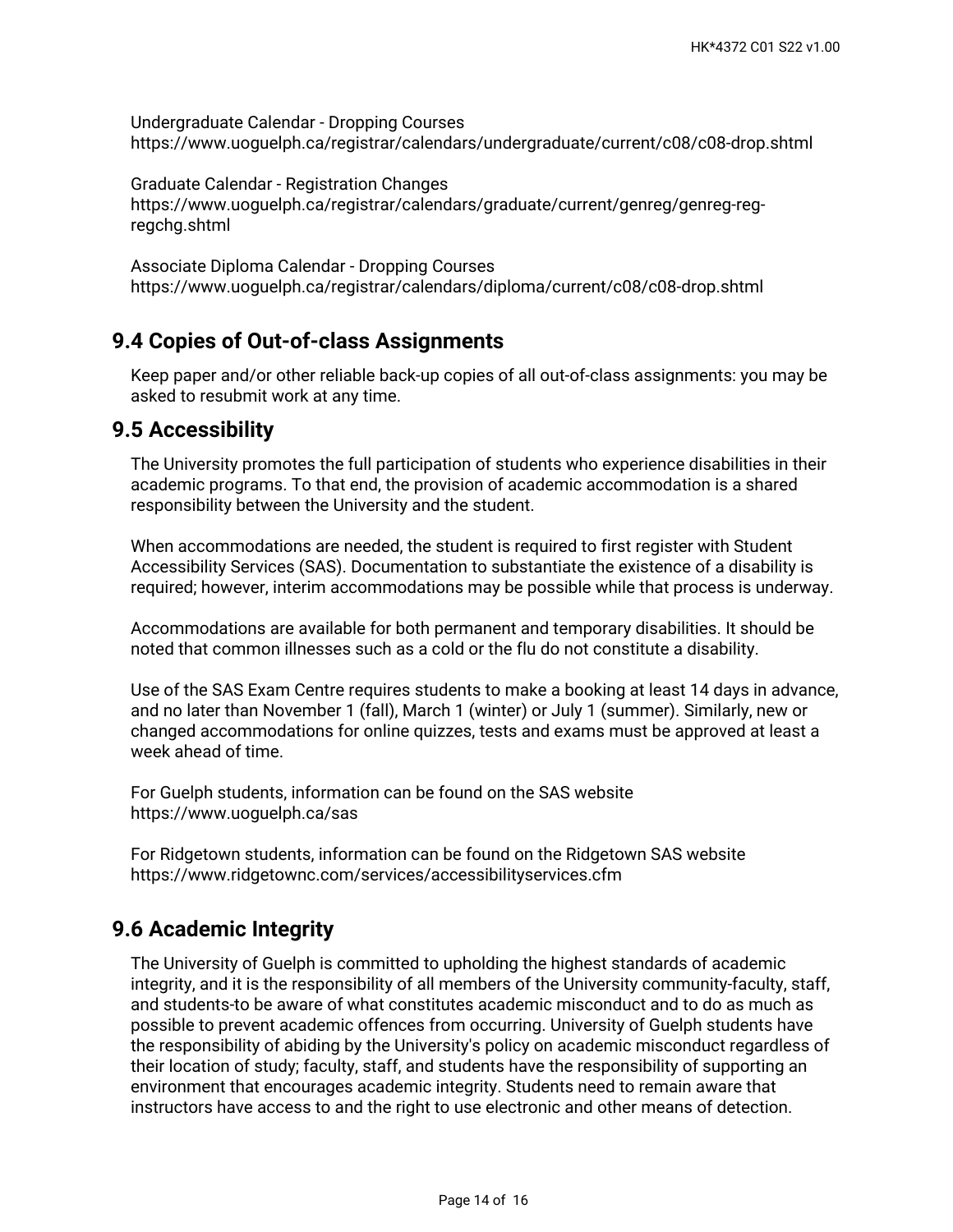Please note: Whether or not a student intended to commit academic misconduct is not relevant for a finding of guilt. Hurried or careless submission of assignments does not excuse students from responsibility for verifying the academic integrity of their work before submitting it. Students who are in any doubt as to whether an action on their part could be construed as an academic offence should consult with a faculty member or faculty advisor.

Undergraduate Calendar - Academic Misconduct https://www.uoguelph.ca/registrar/calendars/undergraduate/current/c08/c08 amisconduct.shtml

Graduate Calendar - Academic Misconduct https://www.uoguelph.ca/registrar/calendars/graduate/current/genreg/index.shtml

## **9.7 Recording of Materials**

Presentations that are made in relation to course work - including lectures - cannot be recorded or copied without the permission of the presenter, whether the instructor, a student, or guest lecturer. Material recorded with permission is restricted to use for that course unless further permission is granted.

#### **9.8 Resources**

The Academic Calendars are the source of information about the University of Guelph's procedures, policies, and regulations that apply to undergraduate, graduate, and diploma programs.

Academic Calendars https://www.uoguelph.ca/academics/calendars

### **9.9 Disclaimer**

Please note that the ongoing COVID-19 pandemic may necessitate a revision of the format of course offerings, changes in classroom protocols, and academic schedules. Any such changes will be announced via CourseLink and/or class email.

This includes on-campus scheduling during the semester, mid-terms and final examination schedules. All University-wide decisions will be posted on the COVID-19 website (https://news.uoguelph.ca/2019-novel-coronavirus-information/) and circulated by email.

## **9.10 Illness**

Medical notes will not normally be required for singular instances of academic consideration, although students may be required to provide supporting documentation for multiple missed assessments or when involving a large part of a course (e.g.. final exam or major assignment).

## **9.11 Covid-19 Safety Protocols**